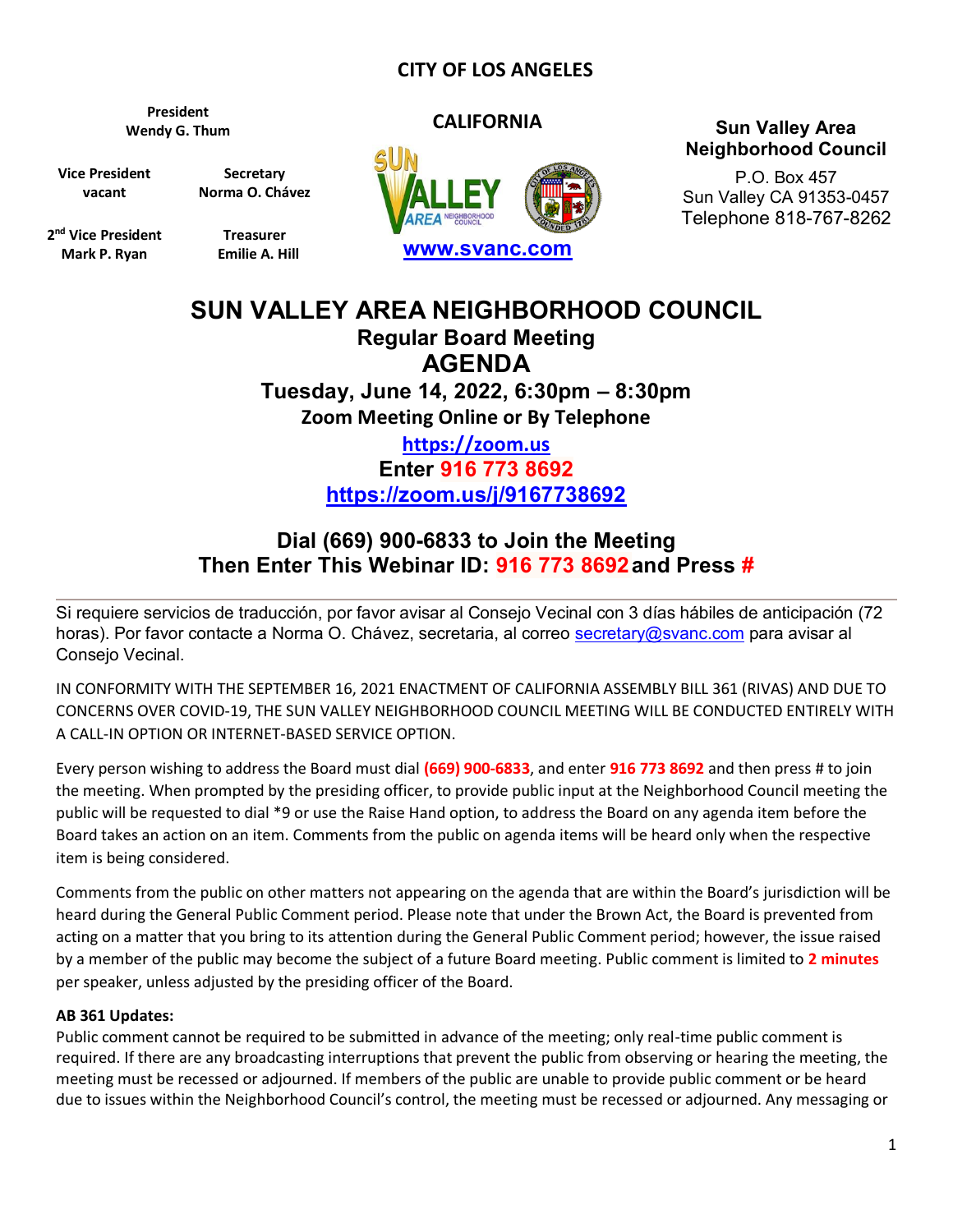virtual background is in the control of the individual board member in their personal capacity and does not reflect any formal position of the Neighborhood Council or the City of Los Angeles.

- **ITEM 1:** Call to Order, Pledge of Allegiance, Roll Call, Code of Civility
- **ITEM 2:** Opening Remarks (President)
- **ITEM 3: EMERGENCY** Personnel from Fire and Police departments will always be allowed to address the Board when they are ready in order to facilitate their schedule
	- **A.** Senior Lead Officer Eric Perez, [38338@lapd.online,](mailto:38338@lapd.online) mobile (818) 634-0755
	- **B.** Senior Lead Officer Cesar Contreras, [36373@lapd.online,](mailto:36373@lapd.online) mobile (818) 634-0854
	- **C.** Sergeant Jesse Ojeda, [33272@lapd.online](mailto:33272@lapd.online)
- **ITEM 4:** Presentation / Announcements from elected officials or their representatives **A.** Karla Maqueda (Councilmember Nury Martinez, CD6, [karla.maqueda@lacity.org](mailto:karla.maqueda@lacity.org) )
	- **B.** Diana González (Councilmember Paul Krekorian, CD2, [diana.gonzalez@lacity.org](mailto:diana.gonzalez@lacity.org))
	- **C.** Michelle Vergara (L.A. Mayor Eric Garcetti, [michelle.vergara@lacity.org](mailto:michelle.vergara@lacity.org) )
	- **D.** Salvador Manriquez (Office of CA State Assemblymember Luz Rivas, 39th District, [salvador.manriquez@asm.ca.gov](mailto:salvador.manriquez@asm.ca.gov))
	- **E.** Jessica Orellana (Office of LA County Supervisor Sheila Kuehl, 3rd District, [jorellana@bos.lacounty.gov](mailto:jorellana@bos.lacounty.gov) )
	- **F.** Esmeralda Marcial (LAUSD Board President Kelly Gonez, 6th District, [esmeralda.marcial@lausd.net](mailto:esmeralda.marcial@lausd.net) )
	- **G.** Lilia Monterrosa (Office of Congressmember Tony Cárdenas, 29th District, [lilia.monterrosa@mail.house.gov](mailto:lilia.monterrosa@mail.house.gov) )
	- **H.** Office of LA County Supervisor Kathryn Barger, 5th District
	- **I.** Office of CA State Senator Robert Hertzberg, 18th District
- **ITEM 5:** Comments from the Empower LA representative Lorenzo Briceno [\(lorenzo.briceno@lacity.org\)](mailto:lorenzo.briceno@lacity.org)
- **ITEM 6:** GENERAL PUBLIC COMMENT ON NON-AGENDA ITEMS which are within the Board's subject-matter jurisdiction (comments only, no discussion)
- **ITEM 7:** Board Member Comment on matters within the Board's subject-matter jurisdiction that DO NOT appear on the agenda (comments only, no discussion)
- **ITEM 8:** Review and discuss the Sun Valley Area Neighborhood Council Board seats currently open (5) seats available for At-Large Stakeholder (2 terms end in 2023, 3 terms end in 2025) (4) seats available for Business Stakeholder (2 terms end in 2023, 2 terms end in 2025)
	- (1) seat available for Community Interest Stakeholder (term ends in 2025)

There are also one year appointed positions for:

(2) seats available for Senior Representative Stakeholder (age 55+, 1 year appointment, term ends approximately Spring, 2022)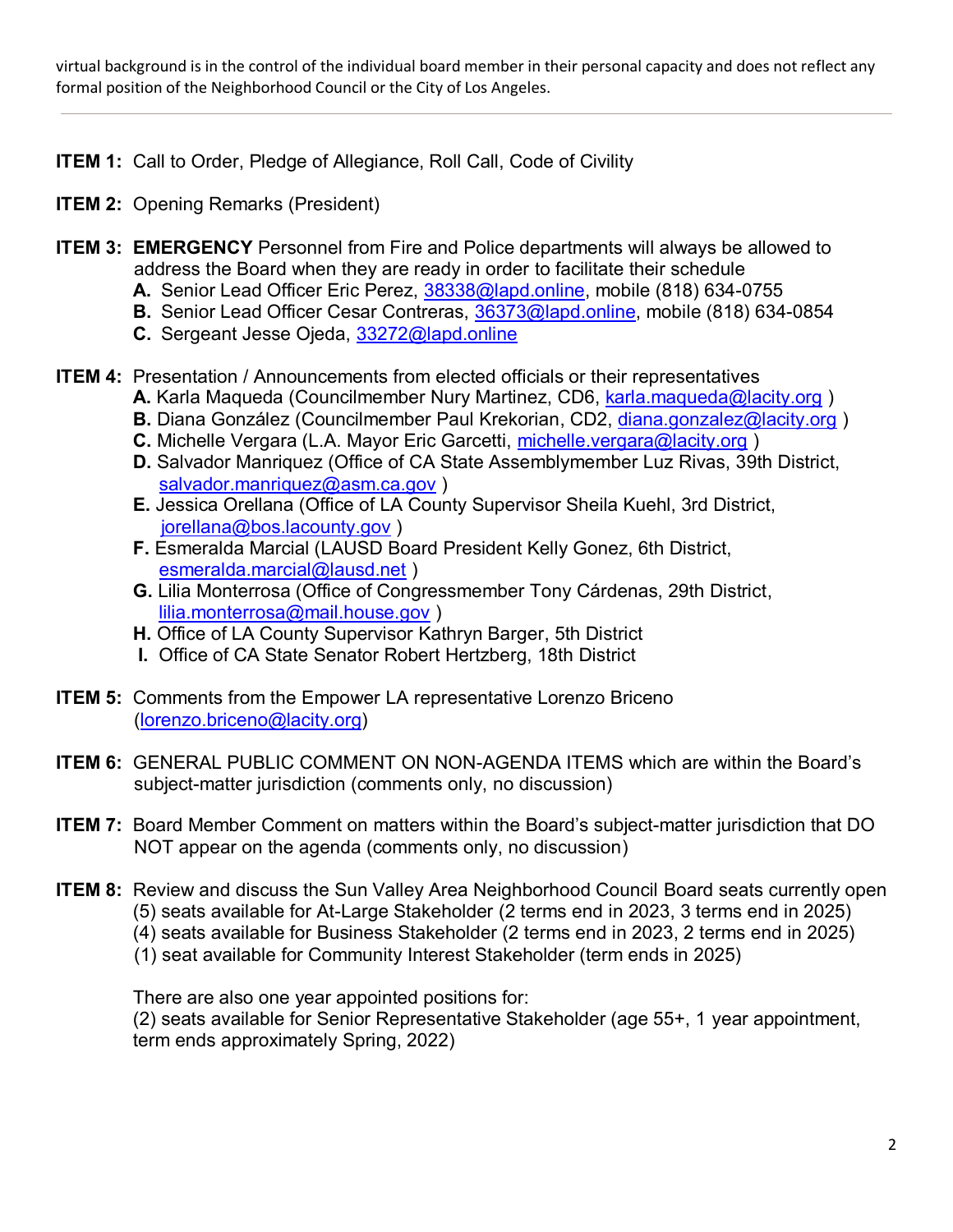**Qualifications for all seats per the SVANC BYLAWS and STANDING RULES, further information and Candidate Filing Form are available at: <https://www.svanc.com/board-candidate-appointments>**

- **ITEM 9: Motion / Discussion / Vote** to approve up to \$200.00 to purchase a Zoom license to continue holding SVANC's virtual meetings
- **ITEM 10: Motion / Discussion / Vote** to approve the **Fiscal Year 2022-2023 Budget** (Hill) <https://www.svanc.com/archives/agendadocs/2022/06/SVANC-Budget-2022-2023.pdf>
- **ITEM 11: Motion / Discussion / Vote** to approve paying any outstanding bills from the fiscal year 2021-2022 funds out of the 2022-2023 funds once they are released. (Hill)
- **ITEM 12: Motion / Discussion / Vote** to approve the reimbursement to Wendy Thum for \$17.09 for coffee pods. (Thum)
- **ITEM 13: Motion / Discussion / Vote** to approve a change in schedule from June 18 to July 30, 2022 for the previously approved community cleanup in CD2 along San Fernando Road between Sunland Blvd. and Hollywood Way and all the streets in between. (Thum, Beautification)

**Note:** Consent calendar items are considered to be non-controversial and will be treated as one agenda item. There will be no discussion on these items unless an item is removed from the consent calendar, in which case it will be considered as time allows on the regular agenda. Any member of the Board may request that an item be removed.

- **ITEM 14: Consent Calendar: one motion and one vote** 
	- **A.** Approval of the Minutes of the Regular Meeting held on April 12, 2022 (Chávez) [https://www.svanc.com/archives/minutes/2022/04/2022\\_04\\_12\\_SVANC\\_Reg\\_Mtg\\_Min](https://www.svanc.com/archives/minutes/2022/04/2022_04_12_SVANC_Reg_Mtg_Minutes.pdf) [utes.pdf](https://www.svanc.com/archives/minutes/2022/04/2022_04_12_SVANC_Reg_Mtg_Minutes.pdf)
	- **B.** Approval of the Minutes of the Regular Meeting held on May 10, 2022 (Chávez) [https://www.svanc.com/archives/minutes/2022/05/2022\\_05\\_10\\_SVANC\\_Reg\\_Mtg\\_Min](https://www.svanc.com/archives/minutes/2022/05/2022_05_10_SVANC_Reg_Mtg_Minutes.pdf) [utes.pdf](https://www.svanc.com/archives/minutes/2022/05/2022_05_10_SVANC_Reg_Mtg_Minutes.pdf)
	- **C.** Approval of the Monthly Expenditure Report (MER) for May 2022 (Hill) [https://www.svanc.com/archives/agendadocs/2022/06/SVANC\\_May\\_2022\\_MER.pdf](https://www.svanc.com/archives/agendadocs/2022/06/SVANC_May_2022_MER.pdf)
- **ITEM 15: Report / Discussion by Committee Chairs and Community Liaisons:** 
	- **A.** Standing Committees
		- **1.** Outreach/Community Affairs Lily Lee
		- **2.** Finance and Budget Emilie A. Hill
		- **3.** Beautification Wendy Thum
		- **4.** Planning and Land Use (PLUM) Norma O. Chávez
		- **5.** Public Safety/Emergency Preparedness Oscar Portillo Jr.
	- **B.** Ad Hoc Committees:
		- **1.** CHSRA High Speed Rail Serj Danielian
		- **2.** Homelessness vacant
		- **3.** Bylaws Norma O. Chávez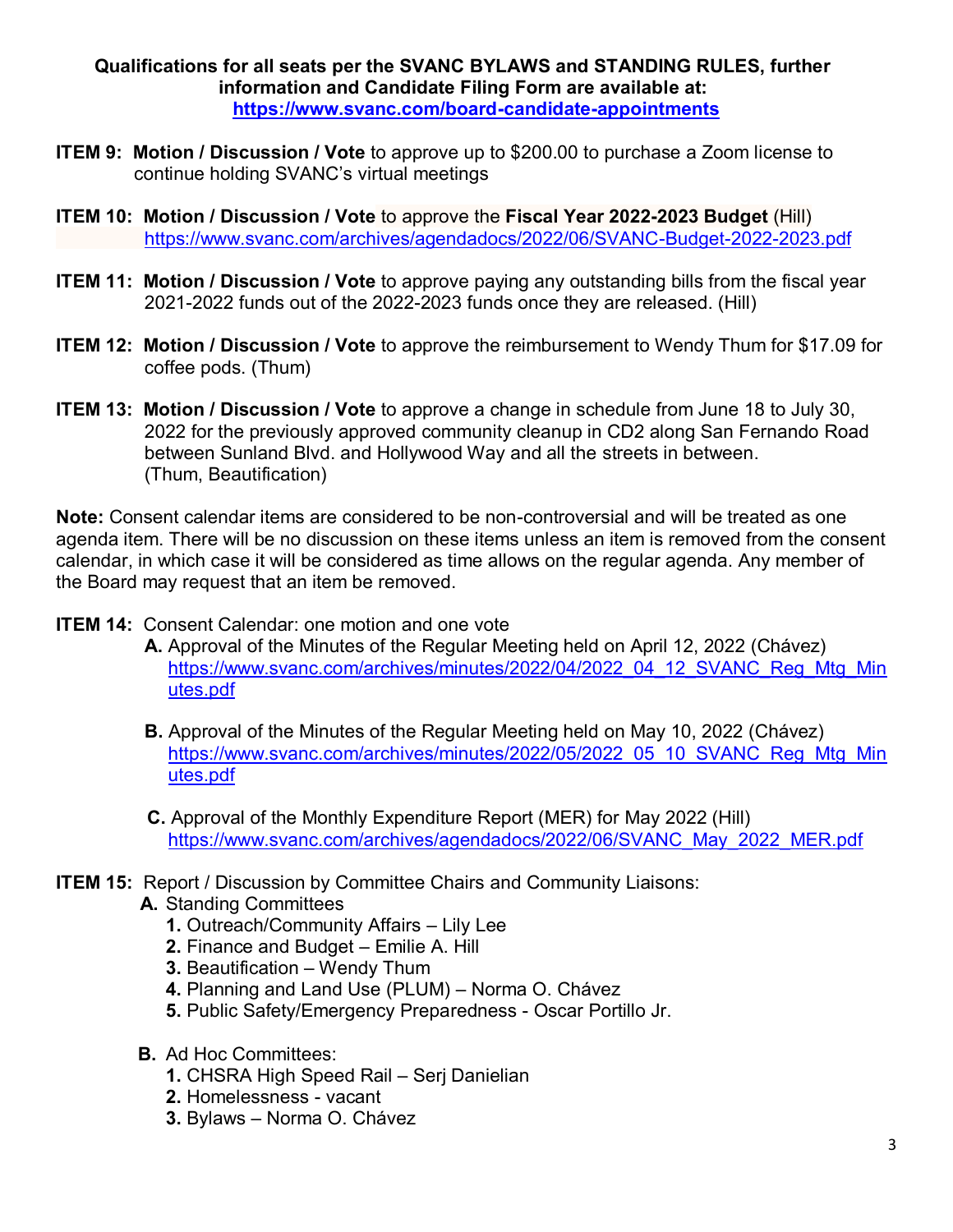- **4.** Elections Norma O. Chávez
- **5.** Cindy Sower MyLA311 Project Eddie Venegas
- **C.** City-wide community liaisons:
	- **1.** LANCC Serj Danielian
	- **2.** VANC Emilie A. Hill
	- **3.** NCEPA Oscar Portillo Jr.
	- **4.** PLANCHECKNC Norma O. Chávez
	- **5.** NCBA Emilie A. Hill
	- **6.** C-PAB Serj Danielian
	- **7.** Homelessness vacant
	- **8.** Transformative Climate Communities (TCC) Wendy Thum
	- **9.** NCSA Lionel Mares

 If anyone from the public wishes to join a committee, please email **[info@svanc.com](mailto:info@svanc.com)**

- **ITEM 16: Public Comment** on matters within the Executive Board's subject-matter jurisdiction that DO NOT appear on the agenda (comments only, no discussion)
- **ITEM 17: Board Members Announcements** on matters within the Executive Board's subject-matter jurisdiction that DO NOT appear on the agenda (comments only, no discussion)
- **ITEM 18:** Adjournment

## **SVANC Information for the Public**

As a covered entity under Title II of the **Americans with Disabilities Act**, the City of Los Angeles does not discriminate on the basis of disability and upon request will provide reasonable accommodation to ensure equal access to its programs, services, and activities. Sign language interpreters, assistive listening devices, or other auxiliary aids and/or services may be provided upon request. To ensure availability of services, please make your request at least 3 business days (72 hours) prior to the meeting by contacting the Department of Neighborhood Empowerment by calling (213) 978-1551 or email: NCsupport@lacity.org

### **Public Posting of Agendas –**

Neighborhood Council agendas are posted for public review as follows:

- SVANC Office, 8720 Sunland Blvd, Sun Valley, CA 91352
- On our website: [www.svanc.com](https://www.www.svanc.com/)
- You can also receive our agendas via email by subscribing to L.A. City's Early Notification System at <https://www.lacity.org/subscriptions> or<https://www.svanc.com/subscribe> to our Newsletter that will have the meeting Agenda link as well as the latest Sun Valley announcements and news.

### **Notice to Paid Representatives –**

If you are compensated to monitor, attend, or speak at this meeting, City law may require you to register as a lobbyist and report your activity. See Los Angeles Municipal Code Section 48.01 et seq. More information is available at ethics.lacity.org/lobbying. For assistance, please contact the Ethics Commission at (213) 978-1960 or [ethics.commission@lacity.org](http://ethics.commission@lacity.org)